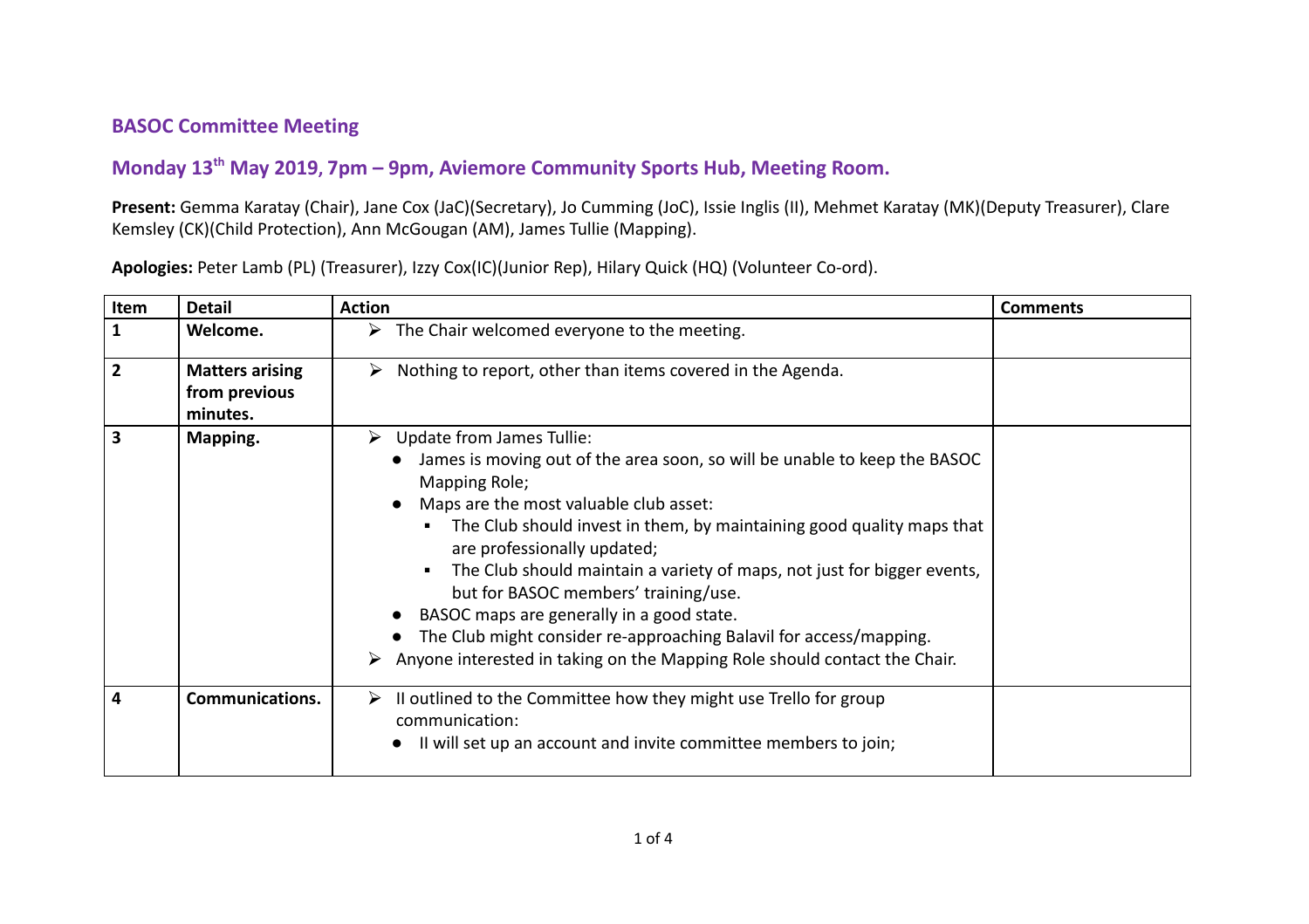|                         |                      | The Committee will try it out and meet at a later date to discuss whether<br>to go ahead and use it as the main communication platform for committee<br>business.                                                                                                                                                                                                                                                                                                                                                                                                                                                                                                                                                                                                                                   | All Committee<br>Members |
|-------------------------|----------------------|-----------------------------------------------------------------------------------------------------------------------------------------------------------------------------------------------------------------------------------------------------------------------------------------------------------------------------------------------------------------------------------------------------------------------------------------------------------------------------------------------------------------------------------------------------------------------------------------------------------------------------------------------------------------------------------------------------------------------------------------------------------------------------------------------------|--------------------------|
| Item                    | <b>Detail</b>        | <b>Action</b>                                                                                                                                                                                                                                                                                                                                                                                                                                                                                                                                                                                                                                                                                                                                                                                       | <b>Comments</b>          |
| 5                       | Funding.             | $\triangleright$ Committee members passed their thanks to the Funding sub-committee for<br>securing funds for the Community-O.<br>The majority of the money was spent on advertising; some new O compasses<br>were purchased.<br>Posters, schools taster sessions and flyers were the most successful<br>advertising.<br>A continued advertising campaign would ensure that BASOC & Tuesday=O<br>training become more familiar in local communities;<br>The Club could manage new members at Tuesday training sessions, on an<br>ad-hoc basis.                                                                                                                                                                                                                                                      |                          |
| 6                       | <b>BASOC Events.</b> | $\triangleright$ 2019 – 6 local events are scheduled; the next 3 events are:<br>• Sun $19th$ May (Community O competition);<br>Sunday $9^{th}$ June: JST and local (Planner – CK, Organiser – JaC, Controller –<br>HQ);<br>• Saturday 17 <sup>th</sup> August: (Planner: Nigel Williams).<br>> Strathearn 2019: BASOC is responsible for Day 3 parking & String Course.<br>• Reports from Jo/Hilary & Duncan - all progressing well;<br>• Volunteers required for Day 3 - please contact Jo Cumming.<br><b>WOLF 2020:</b><br>• Still awaiting a decision on allocation of dates.<br>$\triangleright$ Tuesday=O volunteers:<br>The Committee discussed ideas for encouraging more volunteers, and<br>$\bullet$<br>reducing the workload/offering incentives to make volunteering more<br>attractive. |                          |
| $\overline{\mathbf{z}}$ | <b>Community O</b>   | Mehmet gave an update to the Committee:                                                                                                                                                                                                                                                                                                                                                                                                                                                                                                                                                                                                                                                                                                                                                             |                          |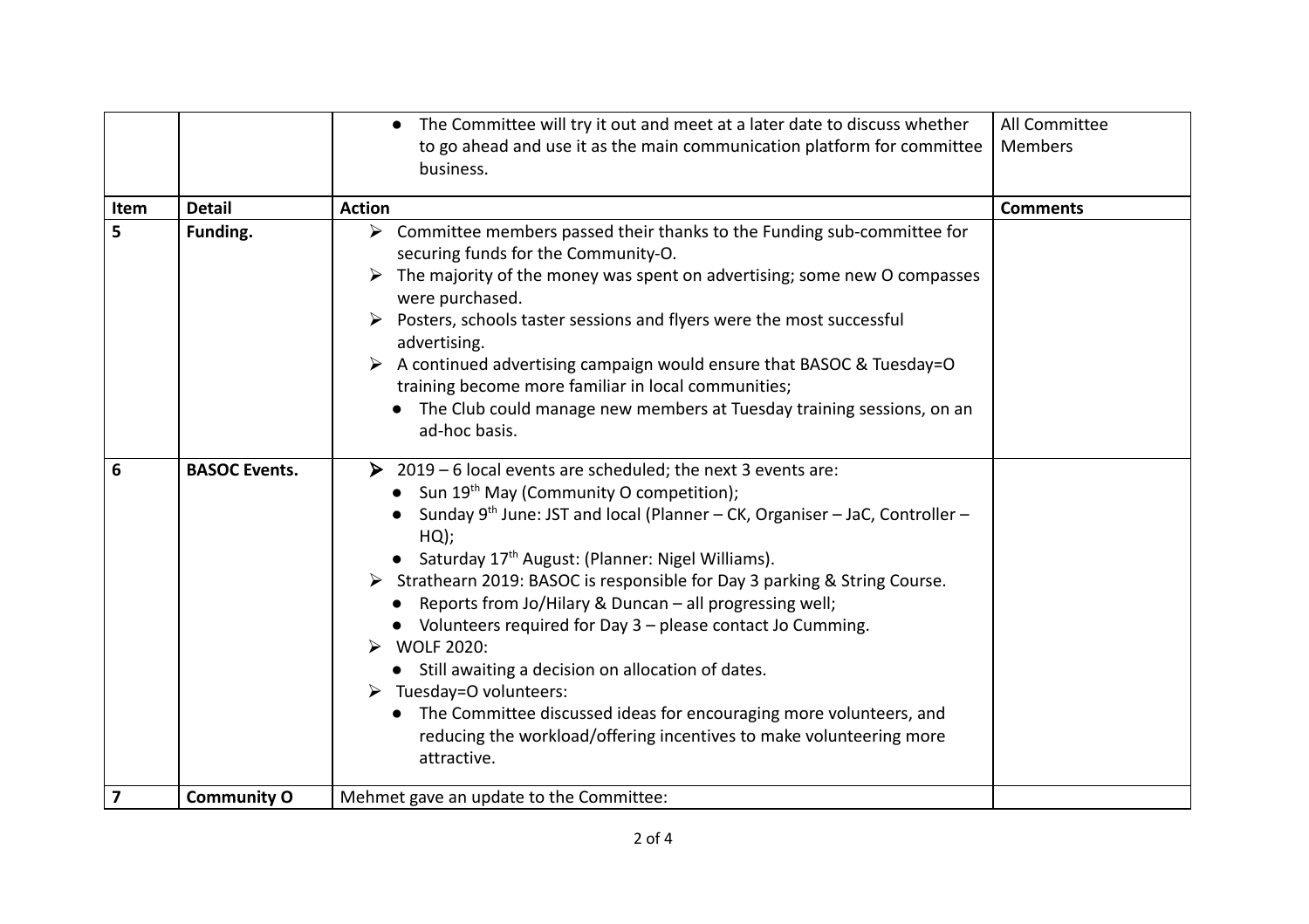|                                    |                                                       | School Taster Sessions were completed at Abernethy, Deshar and Carrbridge<br>Primary Schools, to a total of 85 pupils.<br>Attendees were keen, but wanted more sessions in school time, as the<br>Tuesday=O sessions clashed with other activities.                                                                                                                                                                                                                                                                                                                                                                                                                                                                                                                                |                 |
|------------------------------------|-------------------------------------------------------|------------------------------------------------------------------------------------------------------------------------------------------------------------------------------------------------------------------------------------------------------------------------------------------------------------------------------------------------------------------------------------------------------------------------------------------------------------------------------------------------------------------------------------------------------------------------------------------------------------------------------------------------------------------------------------------------------------------------------------------------------------------------------------|-----------------|
| Item                               | <b>Detail</b>                                         | <b>Action</b>                                                                                                                                                                                                                                                                                                                                                                                                                                                                                                                                                                                                                                                                                                                                                                      | <b>Comments</b> |
| $\overline{\mathbf{z}}$<br>(contd) | <b>Community O</b><br>(contd)                         | $\triangleright$ Eight people attended the first session (6 adults, 2 juniors);<br>• Not everyone was able to make all 3 training sessions and/or the Highland<br>Folk Park Event on 19th May;<br>3 adults are only in the area until mid-August, but they enjoyed the<br>sessions and were encouraged to contact their local O Club when they<br>move.<br>It would be advantageous to carry out poster/flyer campaigns, on a smaller<br>scale, at regular intervals throughout the year.                                                                                                                                                                                                                                                                                          | MK              |
| 8                                  | <b>Permissions</b><br><b>Update</b>                   | $\triangleright$ 3 committee members are now able to post items on the website (GK, HQ,<br>JaC).<br>Bank signatories are in the process of being updated (MK, PL, JaC, AM).                                                                                                                                                                                                                                                                                                                                                                                                                                                                                                                                                                                                        |                 |
| $\overline{9}$                     | Junior<br><b>Inter-Areas &amp;</b><br><b>Training</b> | MAROC/GRAMP have offered to host the Junior Inter-Areas Competition on<br>$\triangleright$<br>the weekend of 9 <sup>th</sup> /10 <sup>th</sup> November 2019;<br>They are still looking for someone to volunteer as co-ordinator for the<br>weekend.<br>BASOC will offer training for the northern juniors in conjunction with the<br>event on Sunday 27 <sup>th</sup> October;<br>$\bullet$ HQ to plan.<br>The next junior training session is being organised by Moravian Orienteers, on<br>Sunday 15 <sup>th</sup> June; see MOR website for more details.<br>> Sarah Dunn (RDO) had a meeting with Grantown Grammar School PE Dept.<br>and Active Schools to discuss the Scottish Orienteering Young Leader (SOYL)<br>Course aimed at 14-17 year-olds, and the Maprun Project. |                 |